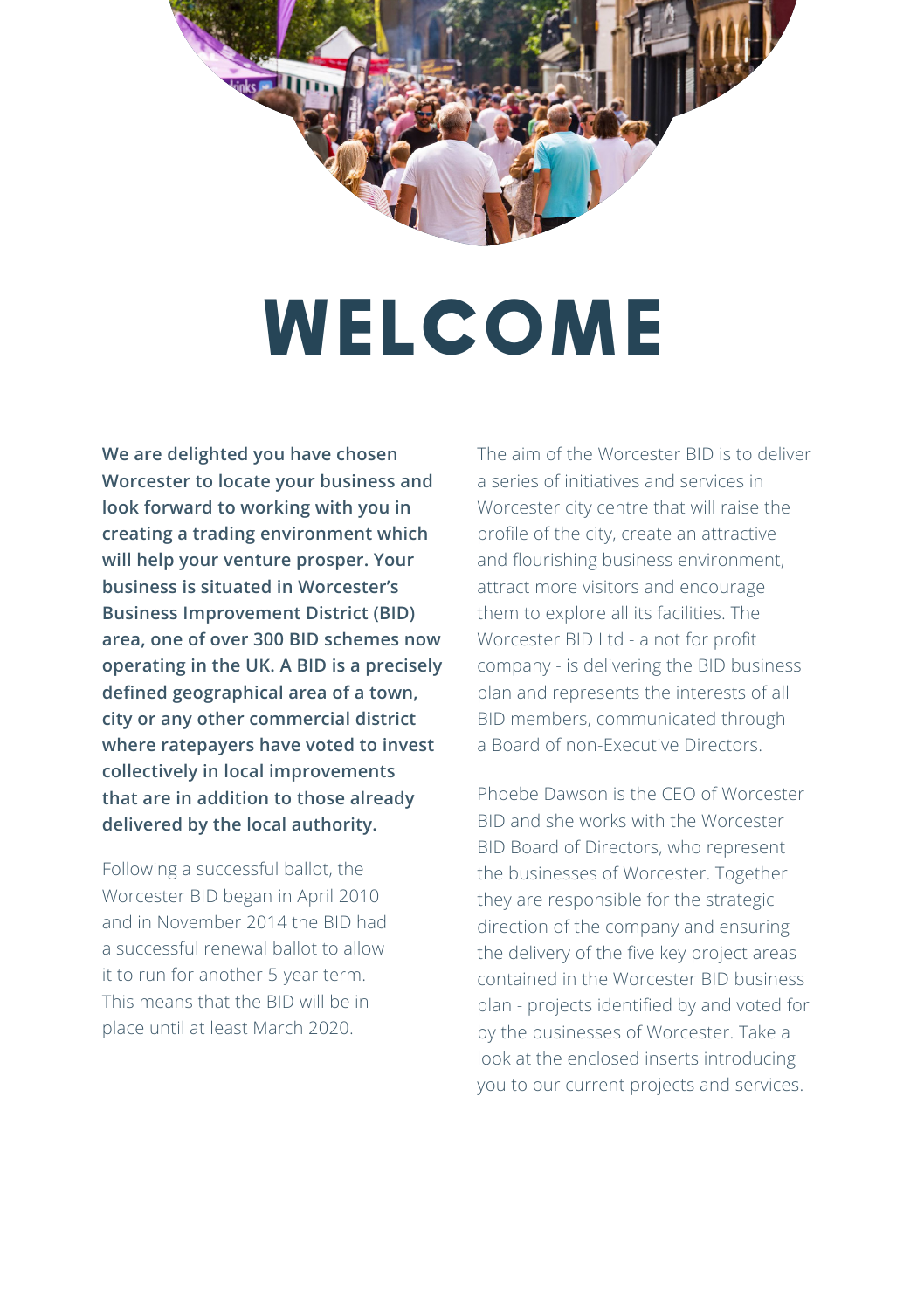### **Here are just a few examples of our successes and work that we carry out:**

- $\boxtimes$  Successful marketing campaigns including Christmas in Worcester and @VisitWorcester social media.
- $\boxtimes$  Continued business support with promotions, events, marketing, social media and general business issues.
- $\boxtimes$  Free membership to our anticrime scheme 'CityNet', plus reduced rates for radio hire.
- **Ø** Customer Service Assessments (Mystery Shopping exercises) and BID Awards Ceremony.
- $\boxtimes$  Shortlisted for national awards, including the Great British High Street Awards.
- $\boxtimes$  Installed 67 new pedestrian fingerpost signs highlighting key attractions and commercial areas.
- $\boxtimes$  Colourful floral and Christmas light displays throughout the city centre.
- $\boxtimes$  Introduced and support the RingGo system which allows people to pay for parking by phone.
- $\boxtimes$  Campaigned against the proposed Worcester Woods Retail Park development, giving businesses a voice along with developers and councils.

Over its 5-year term, the BID generates over £2 million of additional investment into the city. There are over 640 businesses in Worcester that are included in the scheme.

The full Worcester BID business plan is available to download at www.worcesterbid.com. It outlines all of the BID projects in more detail, the BID area, and everything else that you need to know about the Worcester BID.

The enclosed inserts will provide you with a snapshot of current BID projects and services you can get involved with to make the most of your BID membership. Please contact our team to discuss your interests in more detail. We look forward to working with you!

Warm regards

Phoebe Phoebe Dawson

CEO Worcester BID

4 Copenhagen Street, Worcester, WR1 2EY

01905 731612 info@worcesterbid.com www.worcesterbid.com

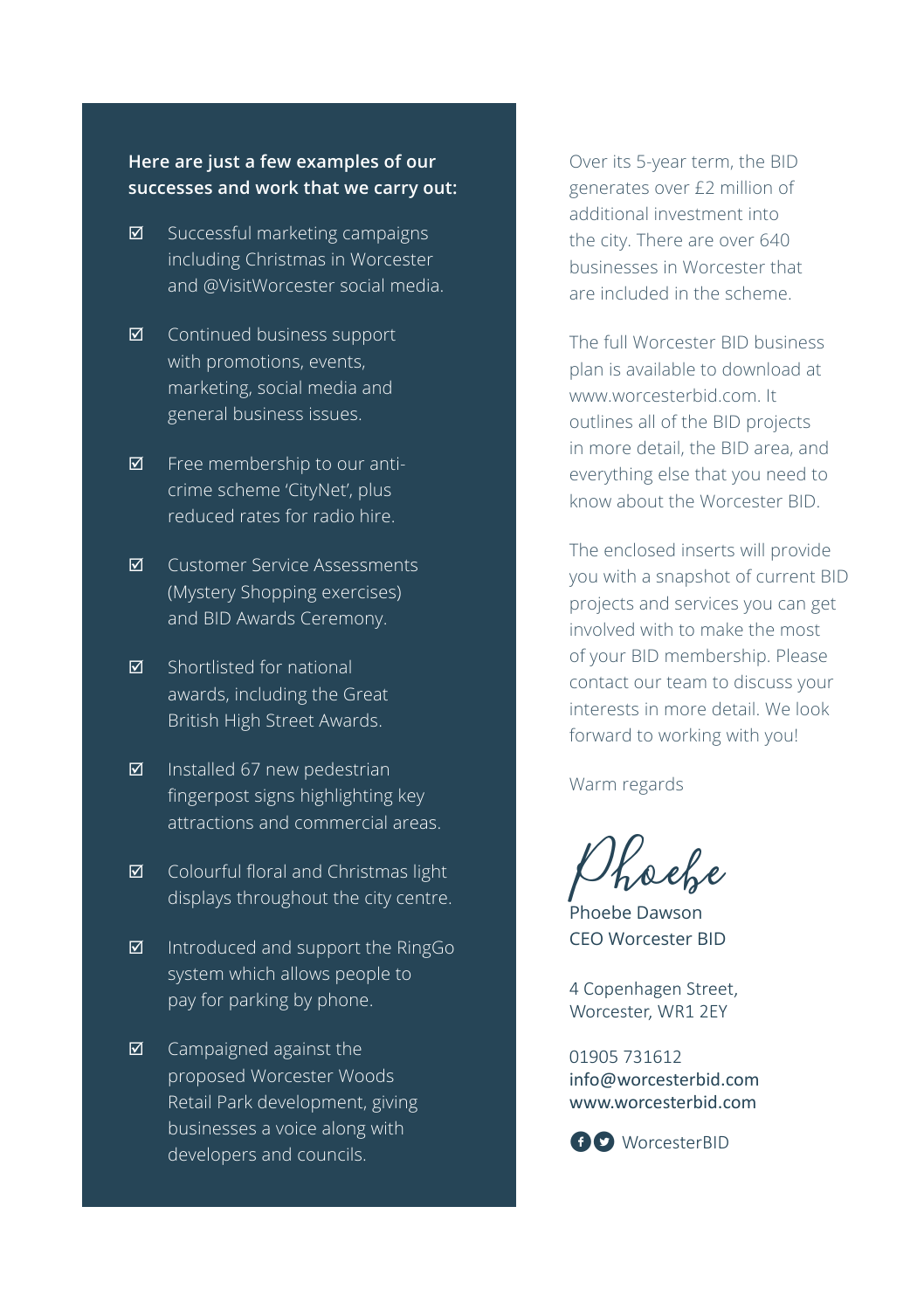## **WHAT DOES**  WORCESTER BID COVER?

**Worcester BID 2018 - 2020 Projects at a Glance**

### Better Together

**Power in numbers. Keep informed, be heard, get involved**

### *COST SAVING OPPORTUNITIES*

Use the collective power of Worcester BID's 600+ members and the wider national BID network to reduce your business running costs, including energy, water, telecoms, pest control, testing, merchant fees, printing, insurance and local media advertising.

### *TRAINING COURSES*

Variety of courses available for employees of BID businesses on either a free or heavily subsidised basis. From first aid and anti-terrorism awareness training to food hygiene, upselling, GDPR and more.

### *CITY SESSIONS*

Worcester BID hosts regular City Sessions, bringing businesses together and informing members about local events, works and issues that may impact on city centre trading and providing opportunities for discussion and networking.

### *BUSINESS REPRESENTATION*

Worcester BID liaises with a variety of local, national and regional stakeholders, groups and bodies to represent local businesses' interests.



### Getting Out and About

**Ensure that the city centre BID area is easier and more appealing to access.**

### *CAR PARK DISCOUNTS*

Discounted parking prices at selected city centre car parks for employees of BID businesses.

### *COACH DRIVER VOUCHERS*

Vouchers for coach drivers parking in Worcester city centre. Redeemable at selected local food and drink BID businesses.

### *COACH MEET & GREET SERVICE*

Free 'Meet & Greet' service to pre-registered coach parties, including a brief welcome talk, provision of maps and directions.

### SAFER CITY

**Ensuring Worcester remains a safe city with an excellent anti-crime operation.** 

### *CITY CENTRE AMBASSADOR*

Liaising with businesses on opportunities for involvement and assisting with business issues, reporting of general city centre issues, coach meet and greet service.

### *CITYNET*

Worcester BID's Business Crime Reduction Partnership with members from across the day and night-time economies. Free CityNet membership for BID businesses. Fee applies for optional rental of radio equipment.

### *WORCESTER CARES*

Worcester Cares is a united umbrella approach, supported by Worcester BID, which helps all the partner charities and support services coordinate their work to help people off the streets. Find out more on www.worc-cares.org.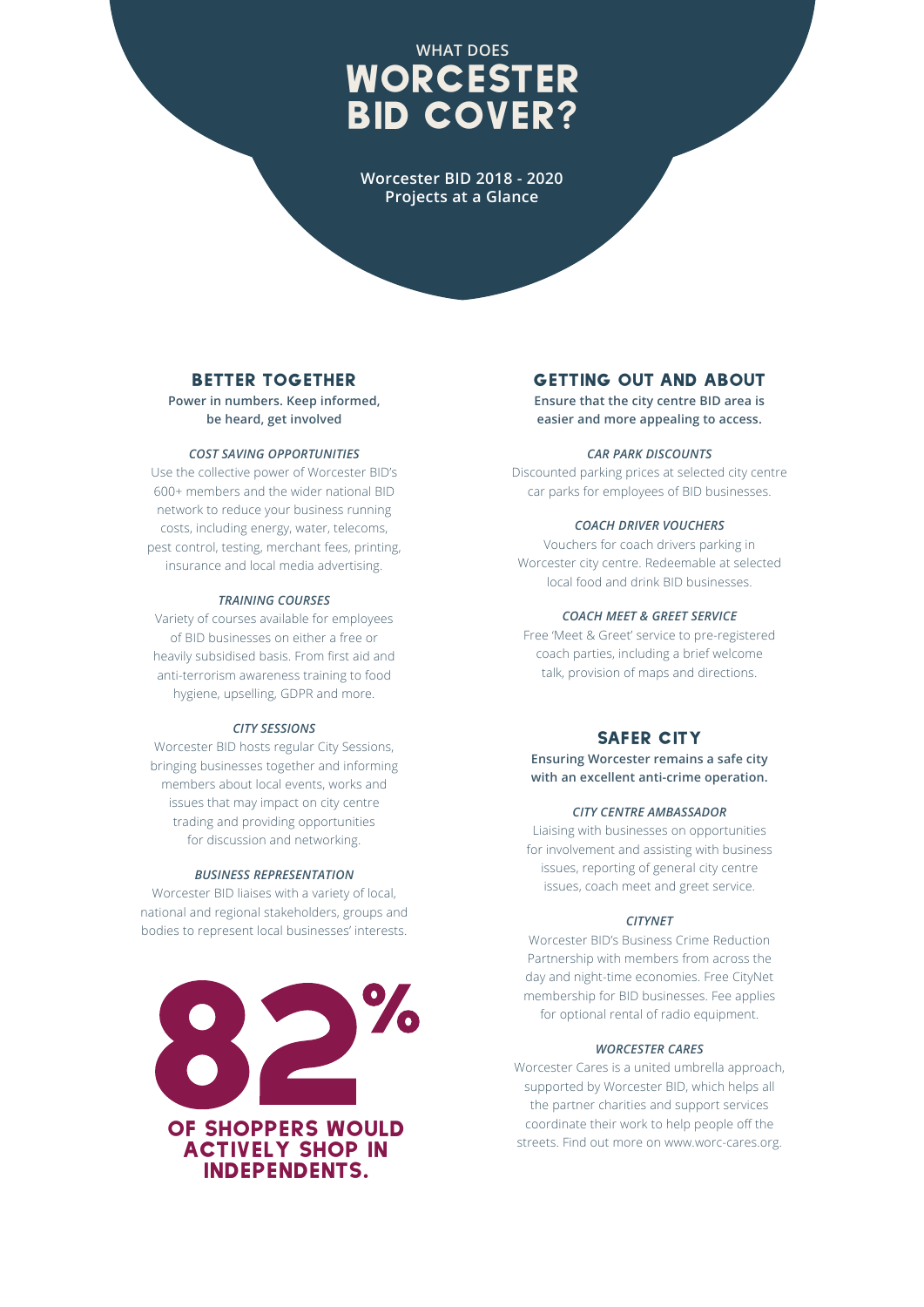### Spreading the Word

**It's all about marketing the city and its businesses**

### *SOCIAL MEDIA*

Worcester BID delivers the @VisitWorcester social media channels (Facebook, Twitter, Instagram).

### *VISIT WORCESTER WEBSITE*

Worcester BID and Worcester City Council manage the Visit Worcester website (www.visitworcester.co.uk).

### *THE WORC SOCIAL*

A local lifestyle magazine published quarterly, distributed regionally in print and digital formats.

### *LITTLE BOOK OF INDEPENDENTS*

New booklet celebrating Worcester's wealth of independent businesses, a free service to all independent BID members.

### *CHRISTMAS CAMPAIGN*

Marketing campaign in collaboration with Worcester City Council and partners, including free promotional opportunities for members.

### *STUDENT OFFERS*

Year-round promotion of businesses' offers for students via social media.

### *BID AWARDS & CUSTOMER SERVICE ASSESSMENTS*

Free 'Mystery shopping' assessments for retail and professional services members. Celebration of outstanding achievements at the BID Awards.

### *BID BUSINESS COMMUNICATIONS*

E-Bulletins, social media (@WorcesterBID on Facebook & Twitter), footfall reports, website (www.worcesterbid.com), wall planner and business visits.

### Attractive City

**Ensuring that the BID area is attractive to all by delivering projects in addition to those provided by the Councils.**

### *REDUCING GULL NUMBERS*

Free gull proof sacks for all BID businesses to help prevent trade waste being strewn across the street.

### *FLORAL DISPLAYS*

Installation and maintenance of summer floral planters across the BID area.

### *CHRISTMAS LIGHTS*

Installation of Christmas lights in Broad Street trees and lamppost columns in Foregate Street, The Foregate and The Cross.

*Services provided by Worcester BID are free for levy paying businesses, unless otherwise stated.*

## 65% of **SHOPPERS SPEND BETWEEN** 2 AND 5 hours in the **CITY WHILE** shopping.

### **CONTACT**

If you would like to discuss any of the projects that the Worcester BID is undertaking or ways in which you may want to get involved, please contact the Worcester BID team:

> 4 Copenhagen Street, Worcester, WR1 2EY 01905 731612 • info@worcesterbid.com • www.worcesterbid.com

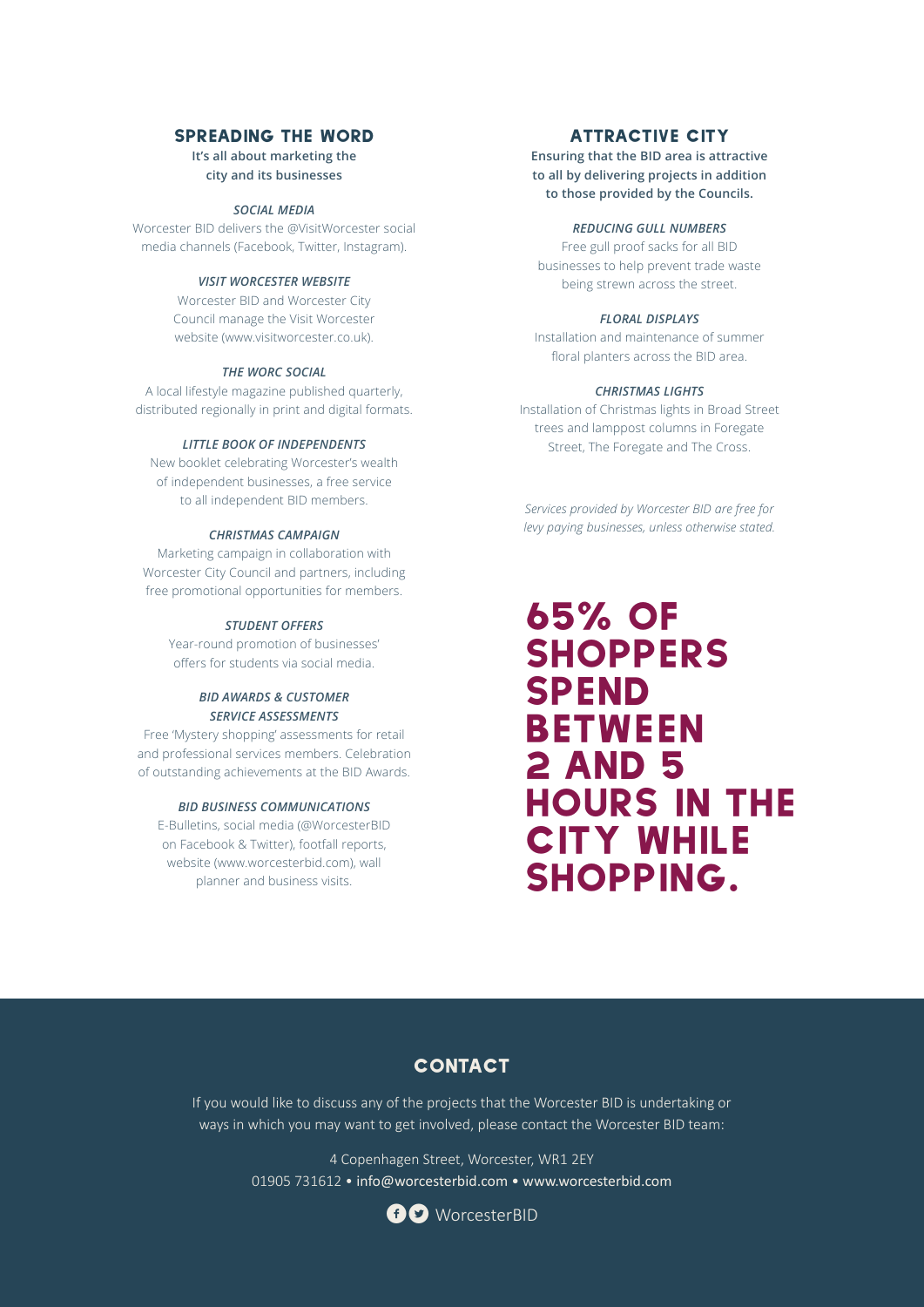### **WHAT ISN'T COVERED BY**  WORCESTER BID?

**Key Contacts for Non-BID Projects and Services** 

### WORCESTER CITY COUNCIL - 01905 722233

| <b>Non-BID Services</b>                            | <b>Details</b>                                                                                                                  | <b>Further Information and Contact</b>                                                                                                                                                                                 |
|----------------------------------------------------|---------------------------------------------------------------------------------------------------------------------------------|------------------------------------------------------------------------------------------------------------------------------------------------------------------------------------------------------------------------|
| A-Boards                                           | Worcestershire County Council<br>are responsible for the Highways<br>and associate regulations.<br>Enforcement by City Council. | www.worcester.gov.uk/a-boards<br>customerservicecentre@worcester.gov.uk                                                                                                                                                |
| <b>Business Grants</b>                             | Start up support, growth grants,<br>skills and inclusivity                                                                      | economy@worcester.gov.uk<br>www.worcester.gov.uk/inclusive-growth-grant-scheme<br>www.worcester.gov.uk/business-start-up-support<br>www.worcester.gov.uk/business-growth-grant<br>www.worcester.gov.uk/skillsforgrowth |
| <b>Business Rates</b>                              |                                                                                                                                 | businessrates@southworcestershirerevenues.gov.uk<br>www.worcester.gov.uk/business-rates<br>0300 4560560                                                                                                                |
| <b>Busking</b>                                     | Initial contact via BID, but<br>overall responsibility is with<br>Worcester City Council                                        | info@worcesterbid.com<br>www.worcester.gov.uk/busking                                                                                                                                                                  |
| <b>Cleansing of Streets</b><br>& Footpaths         | Online reporting                                                                                                                | www.worcester.gov.uk/cleansing-of-streets-footpaths                                                                                                                                                                    |
| <b>Flyposting &amp; Graffiti</b>                   | Details for reporting on<br>non-Council property<br>provided on website.                                                        | customerservicecentre@worcester.gov.uk<br>www.worcester.gov.uk/graffiti-and-fly-posting                                                                                                                                |
| <b>Planning Applications</b><br>& Permissions      |                                                                                                                                 | planning@worcester.gov.uk<br>www.worcester.gov.uk/planning                                                                                                                                                             |
| <b>Road Closures</b>                               | For city centre events                                                                                                          | parkingoffice@worcester.gov.uk<br>www.worcester.gov.uk/road-closures                                                                                                                                                   |
| Streetscene Use of<br><b>Space Bookings</b>        | Cathedral Square                                                                                                                | economy@worcester.gov.uk                                                                                                                                                                                               |
| <b>Streetscene Use of</b><br><b>Space Bookings</b> | Parks & Greenspace                                                                                                              | greenspaceevents@worcester.gov.uk<br>www.worcester.gov.uk/holding-an-event-in-a-green-space                                                                                                                            |

### WORCESTERSHIRE BUSINESS CENTRAL - 01905 677888 · info@business-central.co.uk

| <b>Non-BID Services</b>                                                    | Contact                    |
|----------------------------------------------------------------------------|----------------------------|
| <b>Business Support</b> - starting, running, growing, financing a business | www.business-central.co.uk |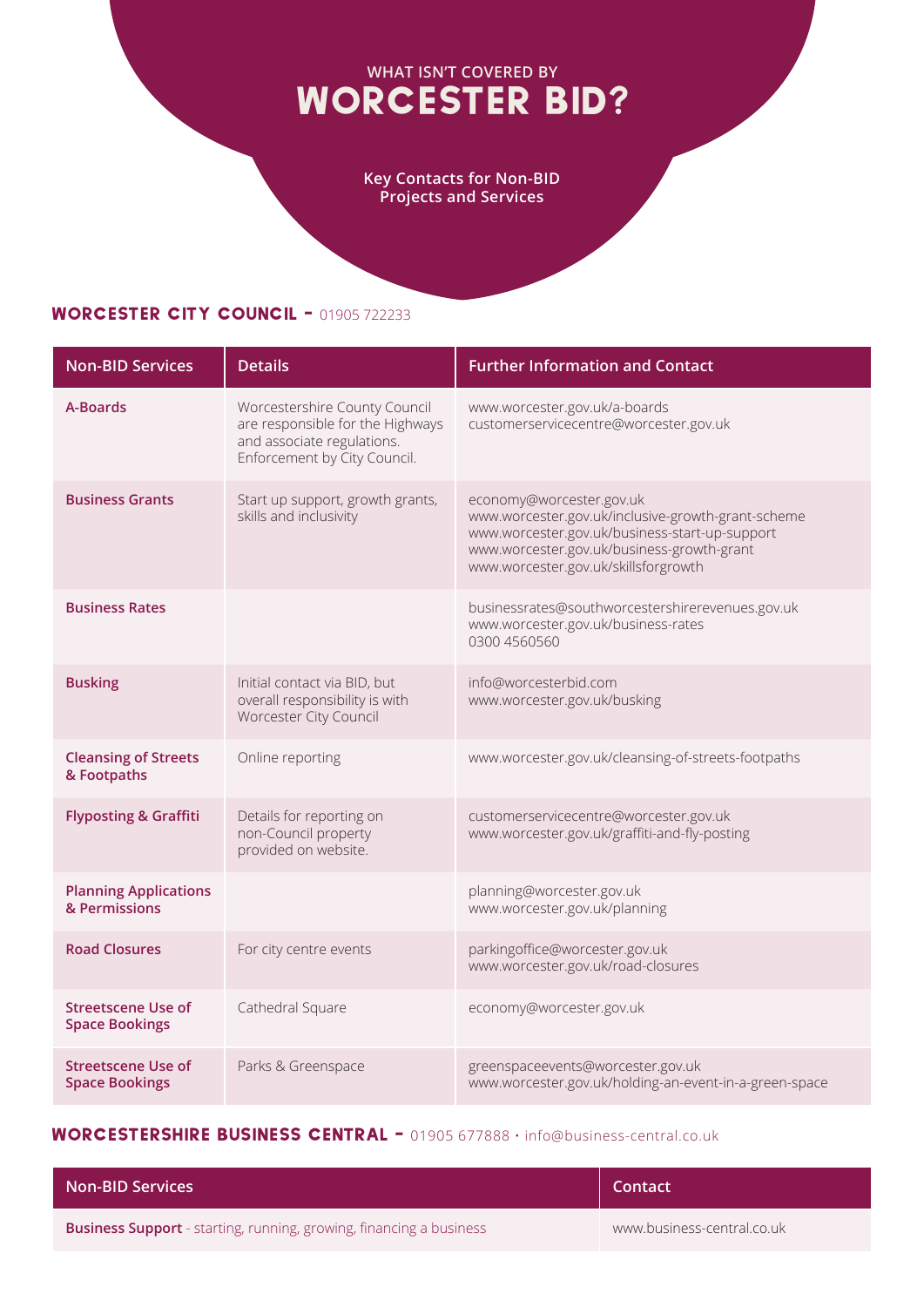### WORCESTERSHIRE REGULATORY SERVICES - 01905 822799 · enquiries@worcsregservices.gov.uk

| <b>Non-BID Services</b>                                        | <b>Further Information and Contact</b>                                                                                                                                                                                                                                                                                  |
|----------------------------------------------------------------|-------------------------------------------------------------------------------------------------------------------------------------------------------------------------------------------------------------------------------------------------------------------------------------------------------------------------|
| <b>Direct Debit</b><br><b>Fundraising /</b><br><b>Chugging</b> | Initial contact via BID. Responsibility with Worcestershire Regulatory Services<br>in terms of permissions. Guidance by Institute of Fundraising. Charity<br>Commission will guide if the organisation is a registered charity.<br>www.worcester.gov.uk/direct-debit-fundraising<br>www.institute-of-fundraising.org.uk |
| Environmental<br><b>Health (Food)</b>                          | Starting a Food & Drink Business, Hygiene Ratings, Food Safety,<br>Healthier Choices Scheme, Sampling, etc.<br>www.worcsregservices.gov.uk/foodhealth/food.aspx                                                                                                                                                         |
| Gulls                                                          | www.worcester.gov.uk/gulls (except gull proof sacks by BID)                                                                                                                                                                                                                                                             |
| <b>Licensing related</b><br>complaints                         | e.g. noise nuisance, on street sales without street trading licence,<br>charity collections without appropriate licence                                                                                                                                                                                                 |
| <b>Premises Licences</b>                                       | www.worcester.gov.uk/premises-licences                                                                                                                                                                                                                                                                                  |
| <b>Street Amenities</b><br><b>Applications</b>                 | www.worcester.gov.uk/street-amenities                                                                                                                                                                                                                                                                                   |
| <b>Street Collections</b><br>Licences                          | www.worcester.gov.uk/street-collections                                                                                                                                                                                                                                                                                 |
| <b>Street Trading</b><br>(mobile & static)                     | www.worcester.gov.uk/street-trading                                                                                                                                                                                                                                                                                     |
| <b>Temporary</b><br><b>Event Notices</b>                       | www.worcester.gov.uk/temporary-event-notices                                                                                                                                                                                                                                                                            |

### Worcestershire COUNTY COUNCIL - 01905 763763

| <b>Non-BID Services</b>                                                                                                            | <b>Further Information and Contact</b>                                                                                                                              |
|------------------------------------------------------------------------------------------------------------------------------------|---------------------------------------------------------------------------------------------------------------------------------------------------------------------|
| <b>Highways Licences</b><br>& Permits<br>Fencing, skips,<br>scaffolds, hoardings                                                   | www.worcestershire.gov.uk/info/20007/travel_and_roads/688/licences_and_permits                                                                                      |
| <b>Road Works</b>                                                                                                                  | Details about scheduled road works - https://worcestershire.roadworks.org                                                                                           |
| Streetscene Use of<br><b>Space Bookings</b><br>Static activities in the<br>Highways at Angel<br>Place, High Street<br>& South Quay | 01905 766155<br>streetscenebookings@worcestershire.gov.uk<br>www.worcestershire.gov.uk/info/20001/business/1233/hire_<br>promotional_space_in_worcester_city_centre |
| <b>Road Closures</b>                                                                                                               | www.worcestershire.gov.uk/info/20007/travel_and_roads/688/licences_and_permits                                                                                      |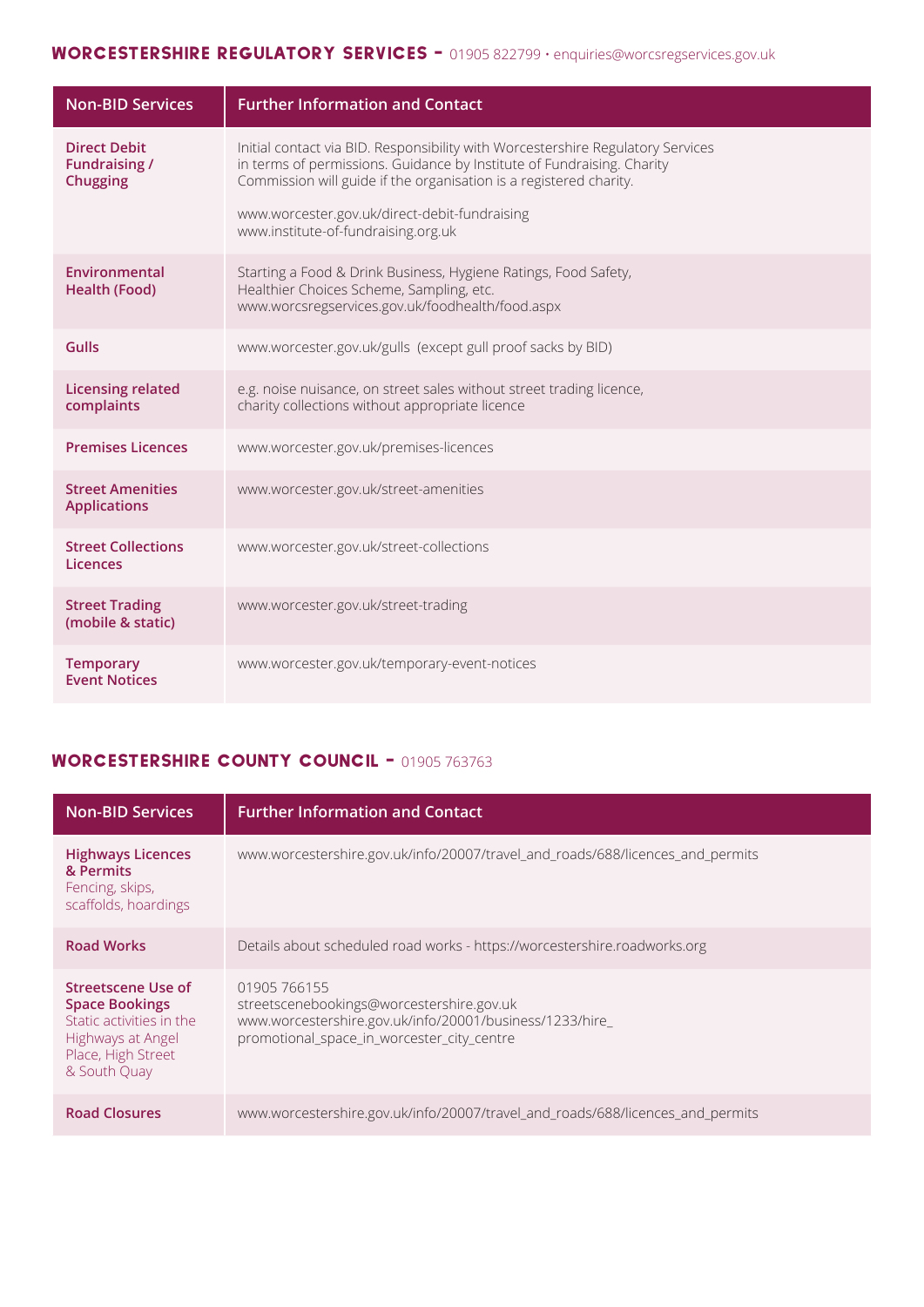## **HOW WE HELP YOU**  SPREAD THE WORD



 $\Box$ 

 $\circ$ 

<u> 併</u>  $\frac{1}{\sqrt{2}}$ 

**NEWS** 

 $\bigcirc$ 

כת

汉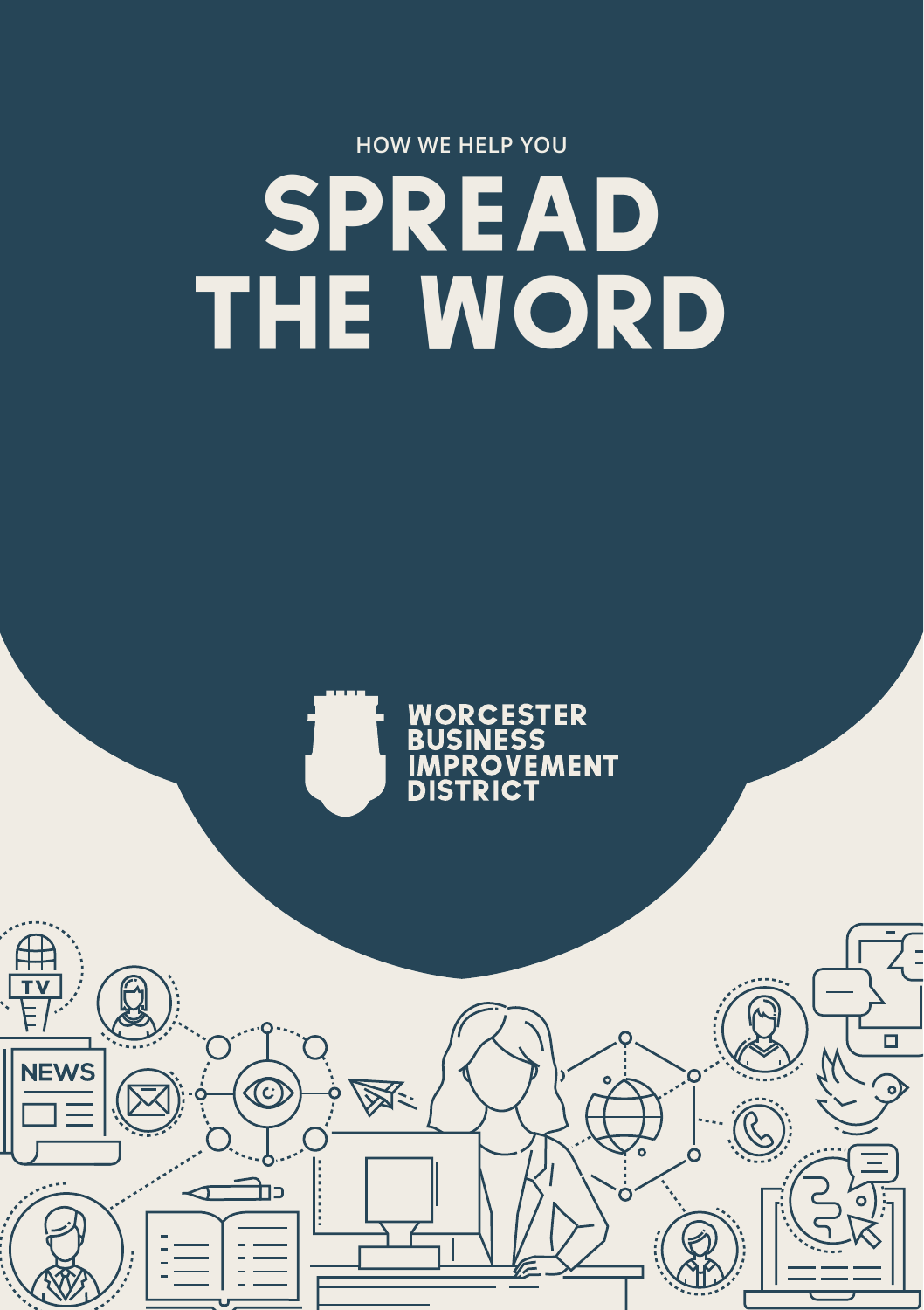### Spreading the Word

Through a variety of methods we target defined audiences to boost awareness of our city and its unique offerings, ultimately improving trading levels amongst BID businesses. A mix of channels including social media and digital marketing, print (The Worc Social), magazine and newspaper advertising (local, regional and national publications), street media and radio are used to achieve this.

### **Contact the BID team**

Email info@worcesterbid.com with your ideas and to find out more on how you can get involved in these campaigns.

### **The Worc Social**

Quarterly magazine covering fashion, style, events, lifestyle, business and advice.

### **The Little Book of Independents**

Worcester is a haven for independent businesses and over 60% of the city's traders are independent businesses. We have created a handy directory which we distribute to coach visitors, the Tourist Information Centre and online.

### **Visit Worcester**

Worcester BID work in partnership with Worcester City Council to deliver this brand locally, nationally and worldwide.

www.visitworcester.com Search *Visit Worcester*<sup>f</sup>

### Worcester BID **COMMUNICATIONS**

Keep informed about local business news, campaigns, events, consultations, cost savings, opportunities for involvement and more!

### **Business visits**

Contact us on info@worcesterbid.com or 01905 731612 to schedule a business visit or speak with us about our projects and services.

**Social Media** Search *Worcester BID* on **f**  $\odot$  **o** 

#### **Worcester BID City Sessions**

our closed Facebook group for employees of BID businesses only.

**Website** www.worcesterbid.com (business focus)

#### **Wall Planner**

Contact a member of the team to request a copy of our popular wall planner which includes key city centre events.

### **Emailers**

You may also find our fortnightly E-Bulletins and Footfall reports useful. You can sign up for these by emailing the team on info@worcesterbid.com.

4 Copenhagen Street, Worcester, WR1 2EY

01905 731612 info@worcesterbid.com www.worcesterbid.com

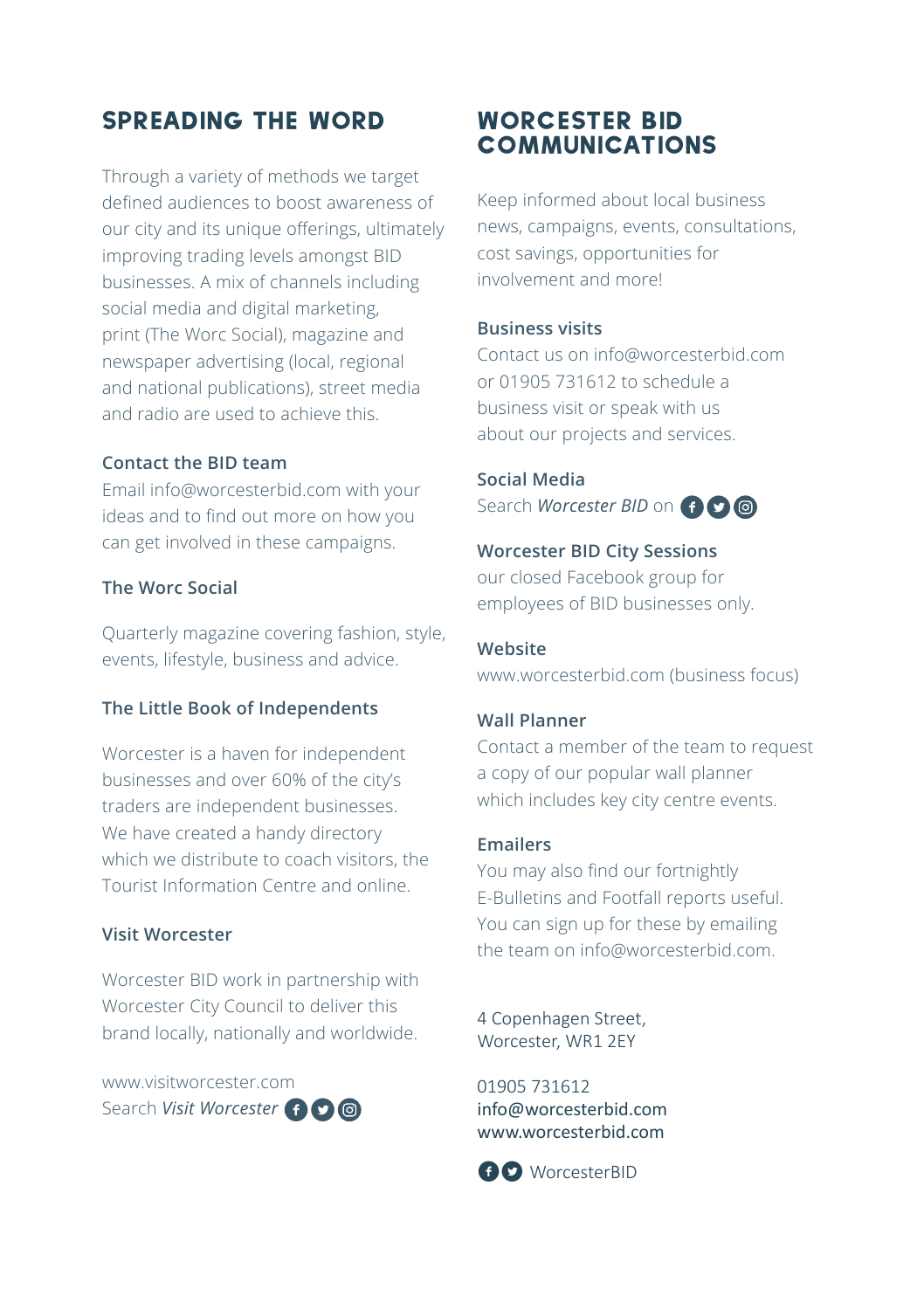## **HOW WE HELP MAKE A**  SAFER **CITY**



O

<u>[°</u>

Ó

О

 $\Gamma$ 

 $\overline{\varsigma}$ 

Ċ O

 $\overline{O}$ 

 $\Box$  $\overline{o}$ 

о

ō

Co vers

 $\square$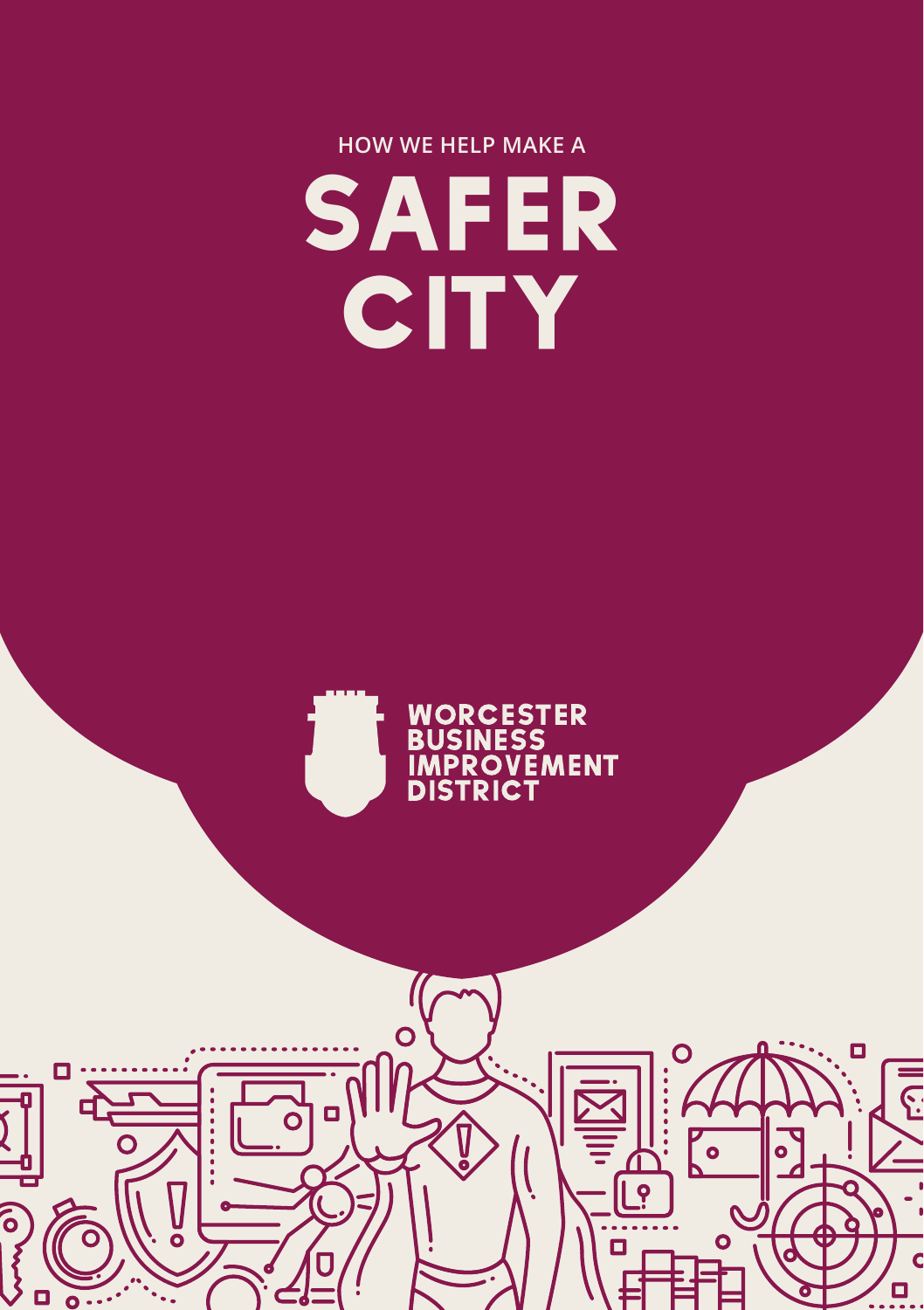### SAFER CITY

Worcester remains a safe city with an excellent anti-crime operation. The following projects and services are delivered by Worcester BID:

### **City Centre Ambassadors**

Our experienced Ambassadors liaise with businesses, report any damage or issues which need urgent attention, meeting and greeting coaches with visitors to the city and carrying out foot patrols with the aim of improving the visitor experience. They also have excellent relationships with the Police and Safer Neighbourhood Teams to assist with combatting crime and antisocial behaviour efficiently and effectively.

### **CityNet**

CityNet is our Business Crime Reduction Partnership and includes members from over 150+ businesses from across the day and night-time economies. It is an intelligence led approach to managing city centre crime issues and adopting a professional approach to combatting retail, business and city centre crime within Worcester, making the scheme extremely valuable to BID businesses.

Businesses are invited to join the shared radio scheme which gives you direct access to a radio network, which is monitored by local police officers, CCTV suites and other businesses, meaning that warnings of criminal activity can be efficiently communicated between members.

Membership is free for BID levy paying businesses. A fee applies for optional rental of radio equipment.

4 Copenhagen Street, Worcester, WR1 2EY

01905 731612 info@worcesterbid.com www.worcesterbid.com



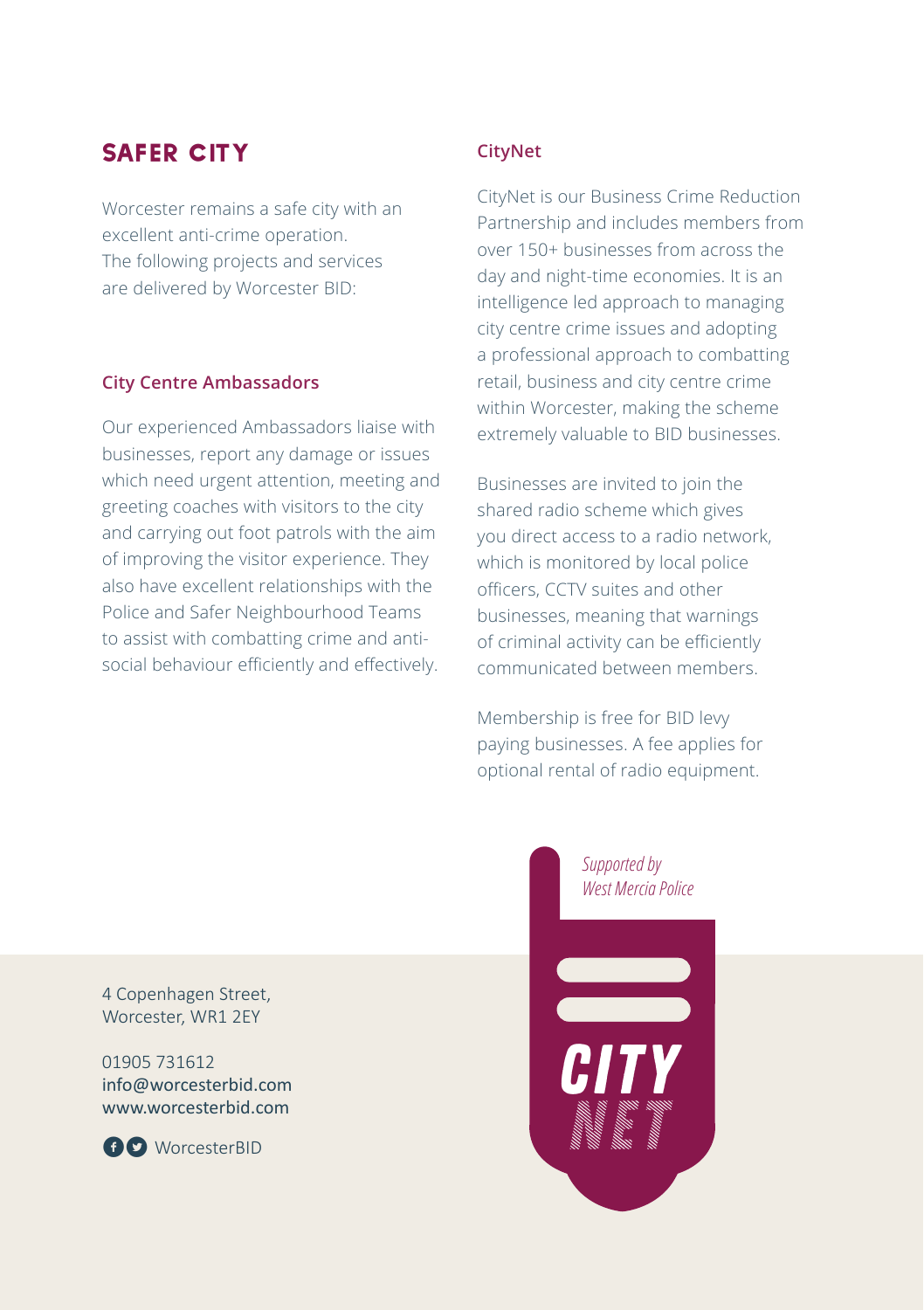# MAKE BIG SAVINGS



÷

000

 $\mathbf{f}$ 

 $\mathfrak{g}$ 

 $\overline{\mathbf{o}}$ 

f

 $%$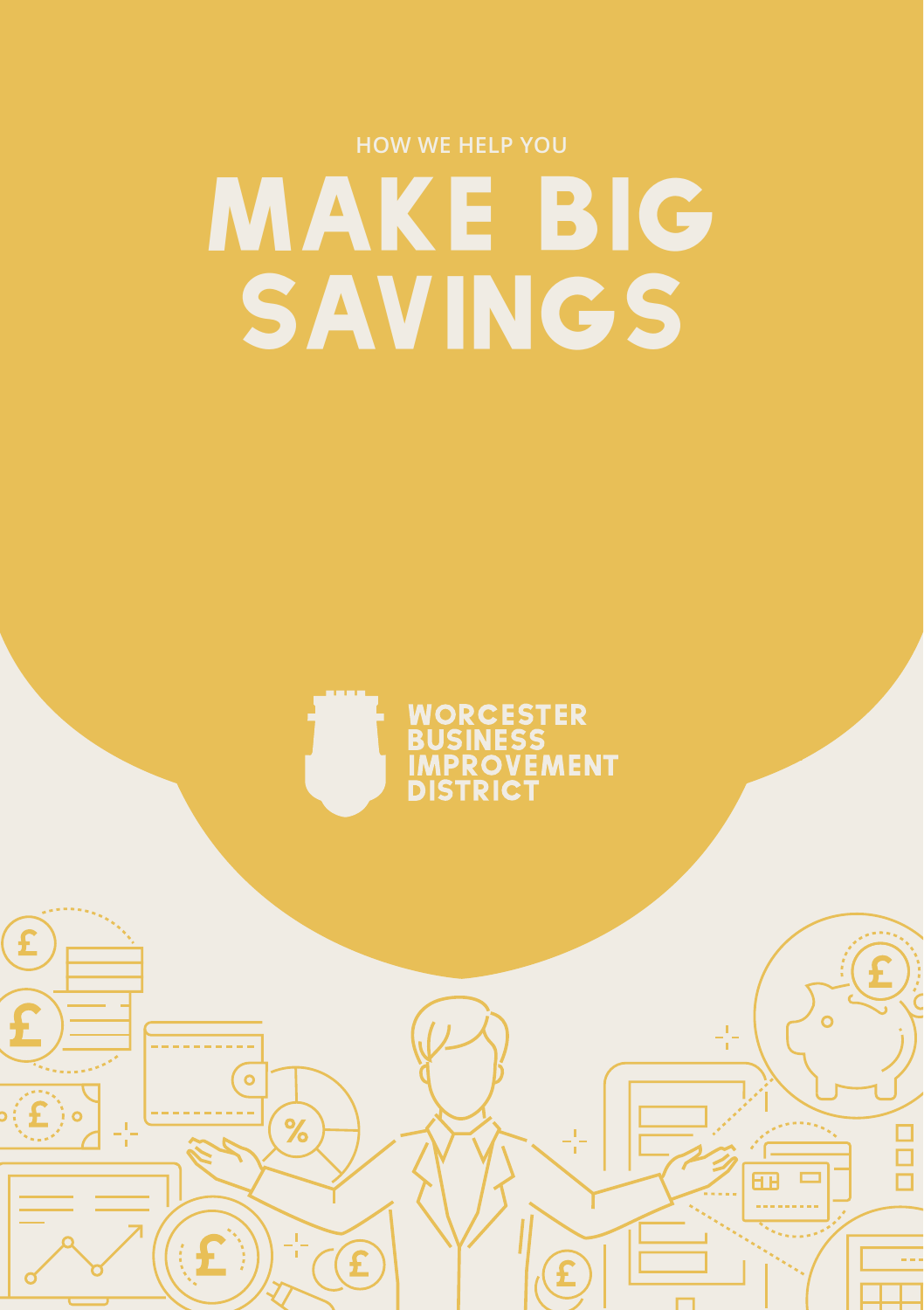### MAKE YOUR **MEMBERSHIP** WORK HARDER

### SAVINGS FOR YOUR BUSINESS AND YOUR EMPLOYEES

As a BID business, there are many ways you can access savings, both for you and your employees.

### **Employee discounted parking:**

We work with a number of local parking providers to offer exclusive discounts to BID members.

### Sign up today at info@worcesterbid.com

**Get the most out of your BID membership using the collective power of Worcester BID's 600+ members and the wider national BID network to reduce your business running costs, including:** 

- **ENERGY** EQE
- **TELECOMS**
- **WATER**
- **B** TESTING
- **BEST CONTROL**
- **E MERCHANT FEES**
- **INSURANCE**
- **PRINT & DESIGN**
- **LOCAL ADVERTISING**

Contact us today for your free bill analysis and contract review.

4 Copenhagen Street, Worcester, WR1 2EY 01905 731612 • info@worcesterbid.com • www.worcesterbid.com

**fl** WorcesterBID

### Find out more on www.worcesterbid.com/costsavings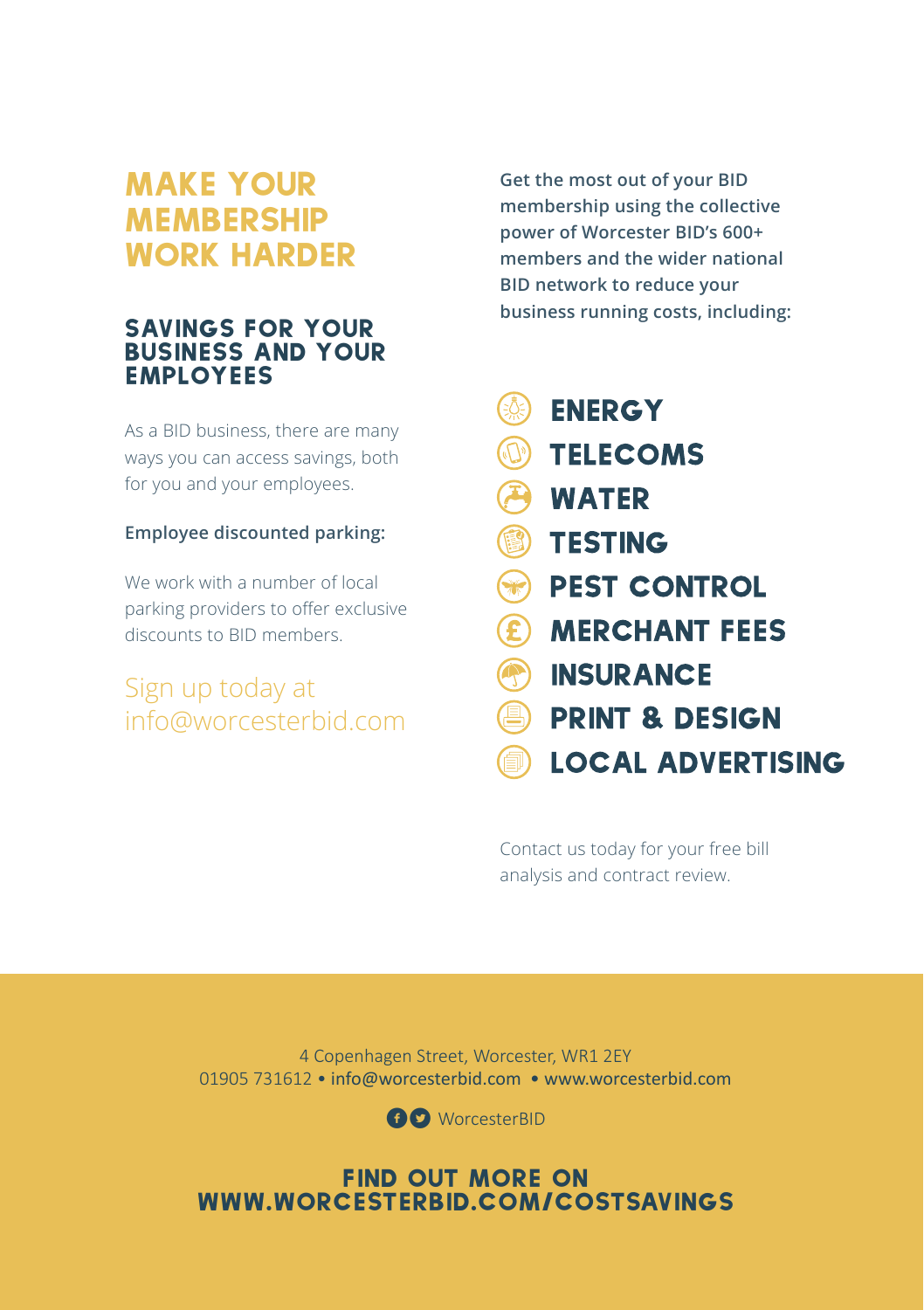## **HOW WE HELP YOU WITH**  TRAINING

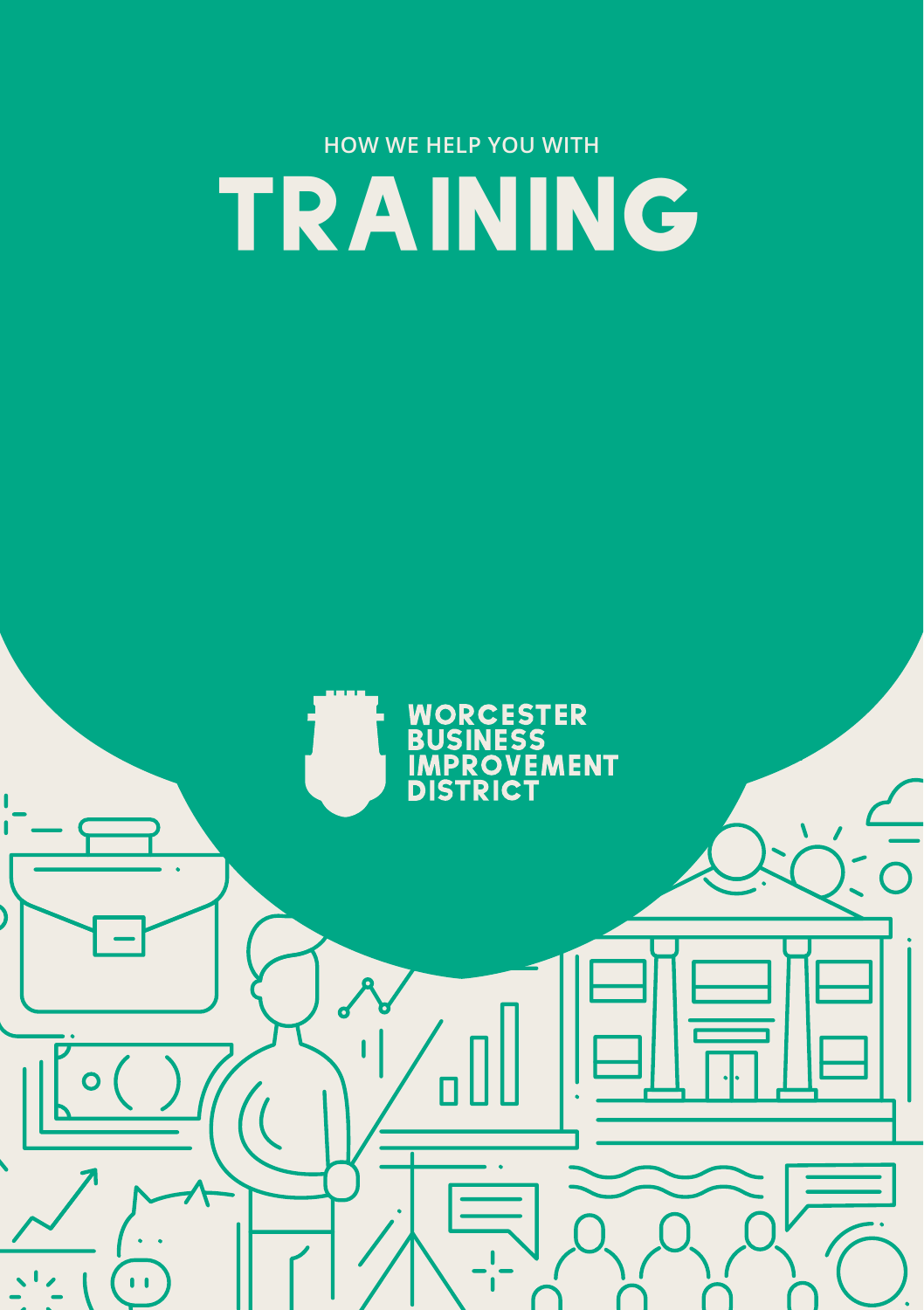### TRAINING COURSES

Worcester BID offers free and heavily subsidised training courses for employees of BID businesses. These include for example:

- Effective Techniques to Maximise Sales
- Delivering Outstanding Customer Service
- Being an Effective Team Member
- Introduction to GDPR
- Introduction to Health and Safety
- Social Media Training
- Emergency First Aid at Work
- Project Griffin / Project Argus Counter Terrorism Workshops
- Retail Crime Reduction Training
- Security Training

The dates and venues of these courses are arranged according to demand. If you are interested in attending any of these courses or would like to suggest any other future training courses, please contact the Worcester BID team.

4 Copenhagen Street, Worcester, WR1 2EY

01905 731612 info@worcesterbid.com www.worcesterbid.com

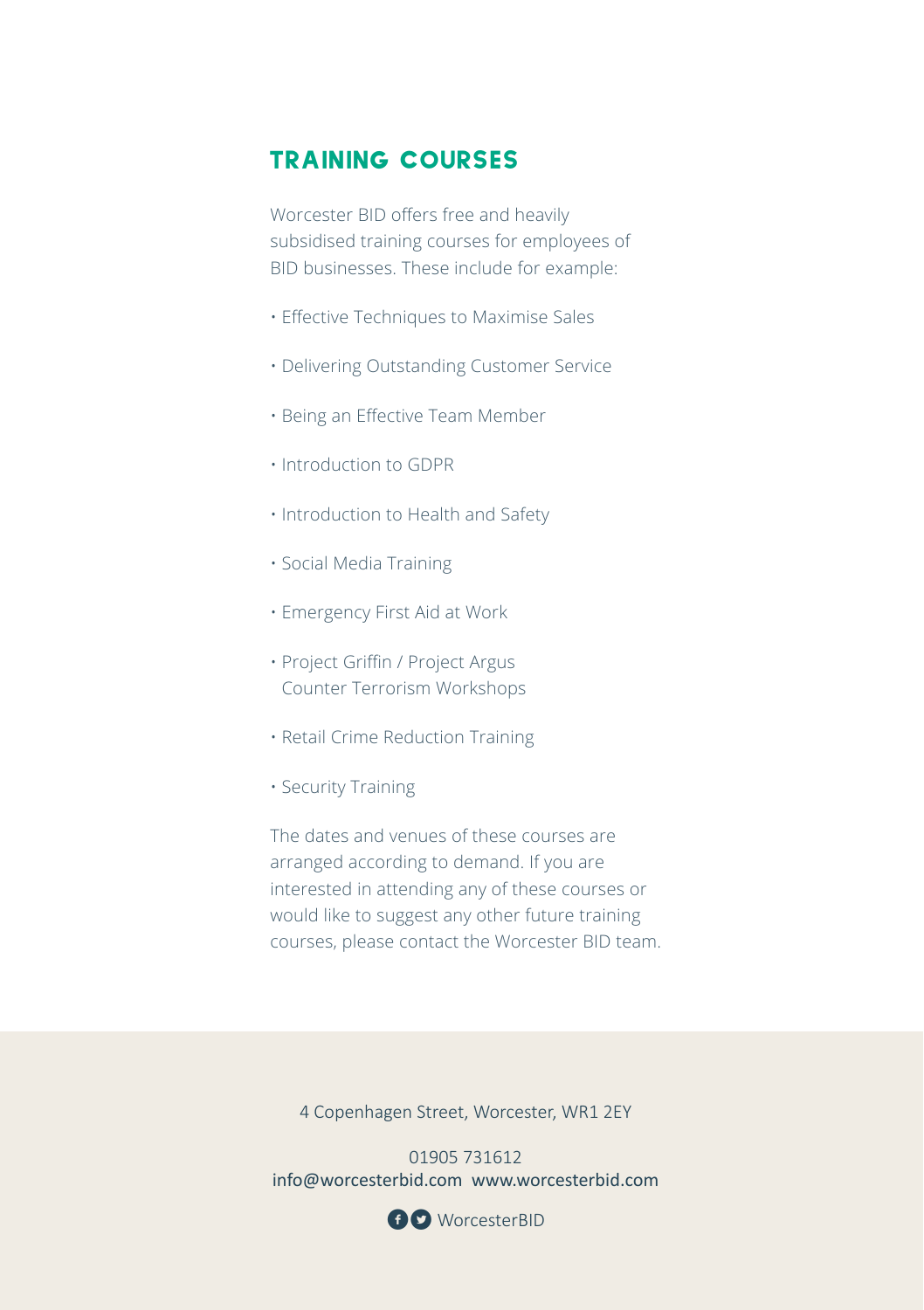## **HOW WE HELP YOU**  EVEN **MORE**